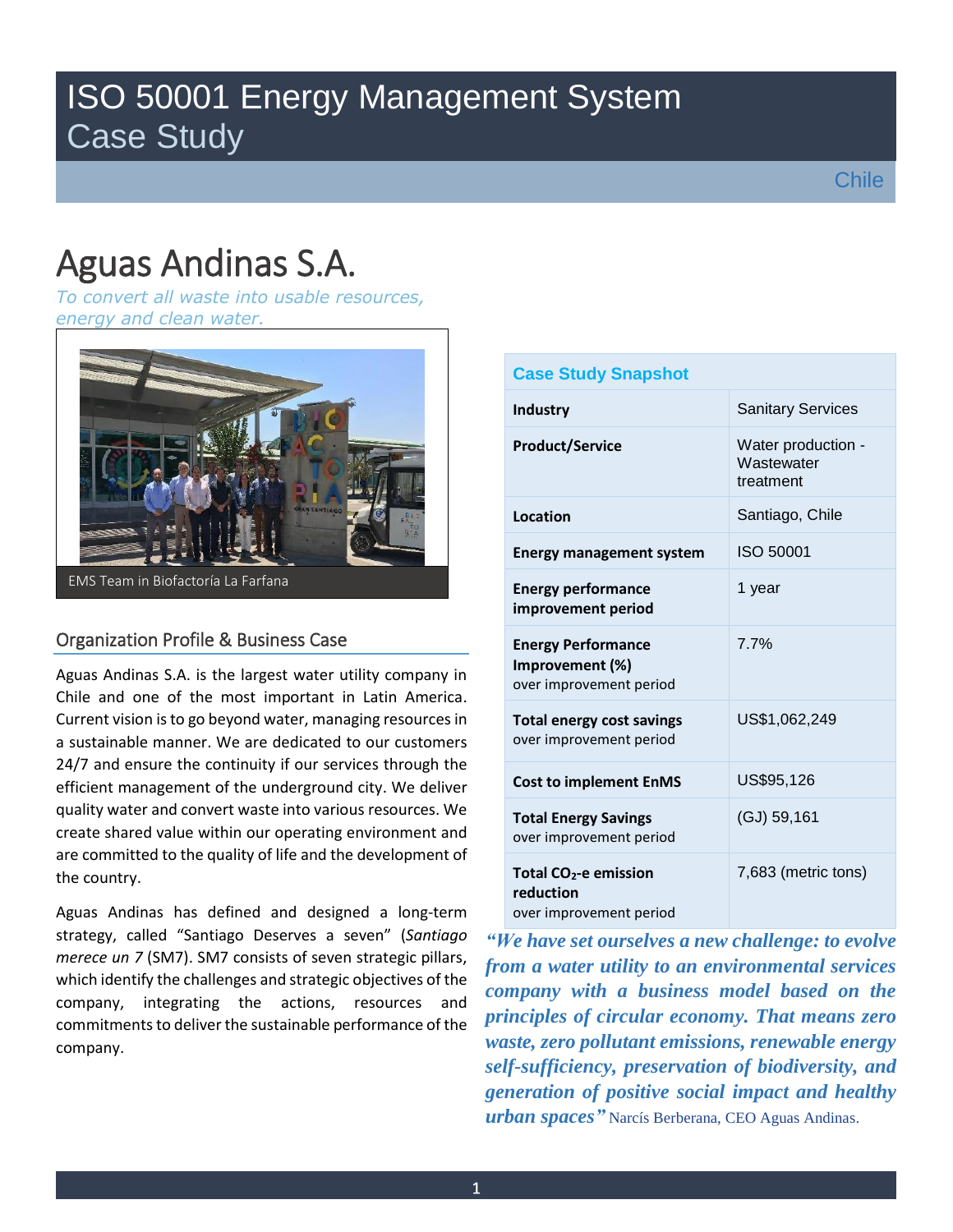

[Momentum for Change: Planetary Health -](https://unfccc.int/climate-action/momentum-for-change/planetary-health/santiago-biofactory-chile) United Nations [Award winner 2018](https://unfccc.int/climate-action/momentum-for-change/planetary-health/santiago-biofactory-chile)

Around 50% of all electric energy consumption is from the operation of two, previously built as wastewater treatment, plants, which are now transformed into Biofactories.

Considering the level of energy consumption, these two sites were the first to implement an energy management system (EnMS), based on ISO 50001, and then had it certified. Besides, both sites can generate energy using biogas as fuel, a by-product of our operations. While La Farfana has a process to methanize biogas producing Natural Gas for approximately 200,000 households; Mapocho-Trebal has a conventional co-generation engine which produces 60-75% of the energy required for its operation.

Energy audits have been completed and good practices have been shared with other sites as part of the EnMS. Other 4 sites: Padre Hurtado, San Antonio, Talagante and the Corporate Building, were also certified in 2018. Therefore, the scope of this Case Study is 6 sites in total.

#### Business Benefits

EnMS implementation began in 2013 with an energy audit. In 2014 and 2017, we obtained the Gold Energy Efficiency Seal granted by the Ministry of Energy and the Chilean Energy Efficiency Agency. In 2015, we became one of the first companies in the country to receive the ISO 50001 certification. In 2016, we began the implementation of the ISO 50001 in the second site, La Farfana Biofactory.

Different types of benefits have been obtained from the EnMS. Basically, in Biofactories sites the reduction in energy consumptions has reached approximately 10%, using estimated baseline.

Considering the results of EnMS implementation on all 6 sites, the company has saved more than 59,000 GJ and reduced more than 7,000 metric tons of CO2e. This is the equivalent of more than US\$1 million of direct savings in electric energy consumption.

In addition, we have seen the benefit of sharing the same efficiency objective among the sites' employees. They have worked together towards the more efficient use of energy, running a wide portfolio of energy efficiency projects. Sharing the previous experience and knowledge resulted in a faster implementation, when the multisite approach was introduced to the EnMS.

The analysis of sites´ consumption has led the company to sign new energy supply contracts with lower prices and resulted in additional savings which are not reported here, since the financial impact has been obtained from the negotiations.

Other benefits on the non-financial side are the creation of a new area of knowledge and, consequently, a new organizational area: Energy Management with at least 3 new jobs and new skills development.

#### Plan

The early stages of energy management began in 2008 with the production of the Farfana biogas and its recovery for domestic consumption in Santiago. Later, both Biofactories, Mapocho-Trebal and Farfana, were ISO 50001 certified in 2015 and 2016 respectively, initiating the EnMS implementation in other parts of the company based on the successful experience in cost reduction and certification. That demonstrates the management commitment to the energy policy.

Financial commitments and resources were obtained by showing cost savings resulting from the EnMS implementation and the improved visibility of the company´s sustainability initiatives.

Initial certification demanded additional efforts as it had to be implemented for the first time. Recertification, on the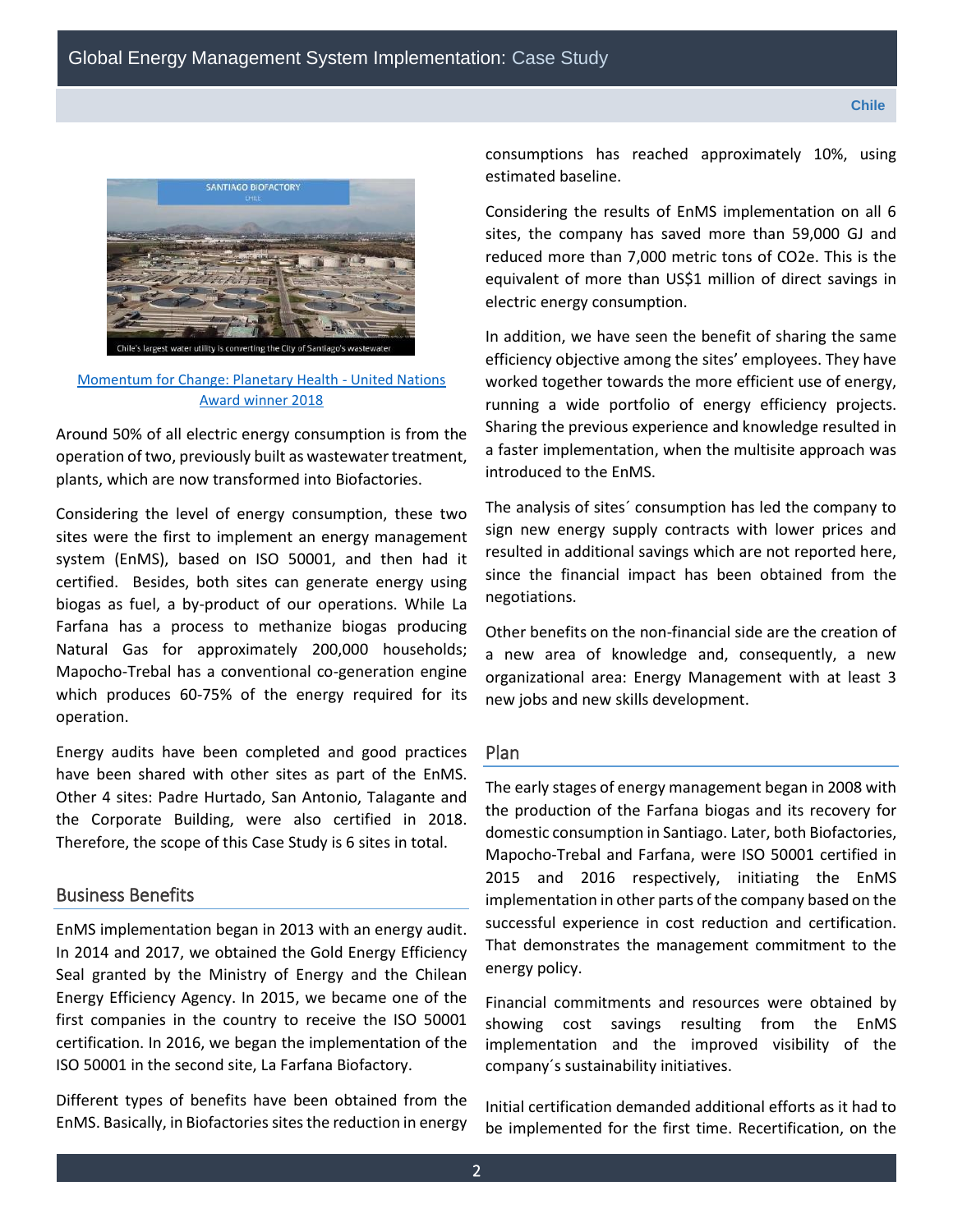other hand, implied keeping the system working while extending it to four additional sites using the previously gained experience. That resulted in six sites certified under ISO 50001 standard: the initial two Biofactories La Farfana and Mapocho Trebal and the new ones: Padre Hurtado, Talagante, San Antonio and Corporative Building.

One of the SM7's key components is Circular Economy, which main goals are energy sustainability through lower energy consumption in main production processes and selfgenerating renewable energy.

The process of understanding energy consumption was developed through the collection and analysis of energy consumption statistical data.

Once energy consumption data was quantified, the following evaluation criteria was used to determine main energy uses for each process of the company's sites where the EnMS had been implemented:

1. Evaluation of the processes which consume the most relevant amount of energy in the company.

2. Evaluation of the processes which permit the use of renewable energy.

3. Evaluation of the processes which have seen a steady increase of energy consumption.

4. Evaluation of the processes where energy saving actions or efficiency opportunities have been identified.

The EnMS was applied to multiple sites using individual energy characteristics of each site while employing the same evaluation criteria.

#### Do, Check, Act

The EnMS committee consists of the senior management and the energy management functional area.

Coordination initiatives were carried out for all the sites, including training for managers and operators, as well as reporting of the Energy Performance Indicators. We have had a total of 400 hours of training, including new workers job inductions. We have also spent over 500 hours in preparation for energy audits.

The motivation of the senior management has been achieved through the benefits obtained in energy from both savings and efficiency, as well as the improvement ideas of the workers.

The key activities implemented in the plan that improved the energy efficiency were:

- Energy management training of operators and manages.
- Continuous and systematic follow-up of the IDE (Energy Performance Indicators)
- Monthly reports, incidences of the biggest deviations in the energy indicators
- Implementation of the energy measurement equipment technology.
- Quarterly meetings of the EnMS committee.

To verify that the energy performance had improved, a comparison was made to a previously defined baseline. Thus, the methodology to determine the improvement of the energy performance is the comparison between the cumulative percentage variation of the energy consumption and the defined baseline. Using this data, a monthly report is prepared with the tracking of those percentage variations.

To determine the baseline, linear regressions were used to determine the amount of kWh that should be used monthly according to water production levels. The results are summarized in the table below:

| <b>Site</b>                    | [kWh] Total | <b>Saving</b> | ℅          |
|--------------------------------|-------------|---------------|------------|
| La Farfana                     | 68.888.135  | 5.424.848     | 7,3%       |
| Mapocho<br>Trebal              | 61.543.665  | 4.278.437     | 6,5%       |
| Padre<br>Hurtado               | 6.587.263   | 1.026.801     | 16%        |
| Talagante                      | 4.006.044   |               |            |
| San Antonio                    | 3.268.164   | 43.273        | 1%         |
| Corporative<br><b>Building</b> | 1.800.000   | 100.000       | 6%         |
|                                | 146.093.271 | 10.873.358    | 7,4%       |
|                                |             | 10.873.358    | kWh        |
|                                |             | 717.641.633   | <b>CLP</b> |
|                                |             | 1.076.893     | <b>USD</b> |